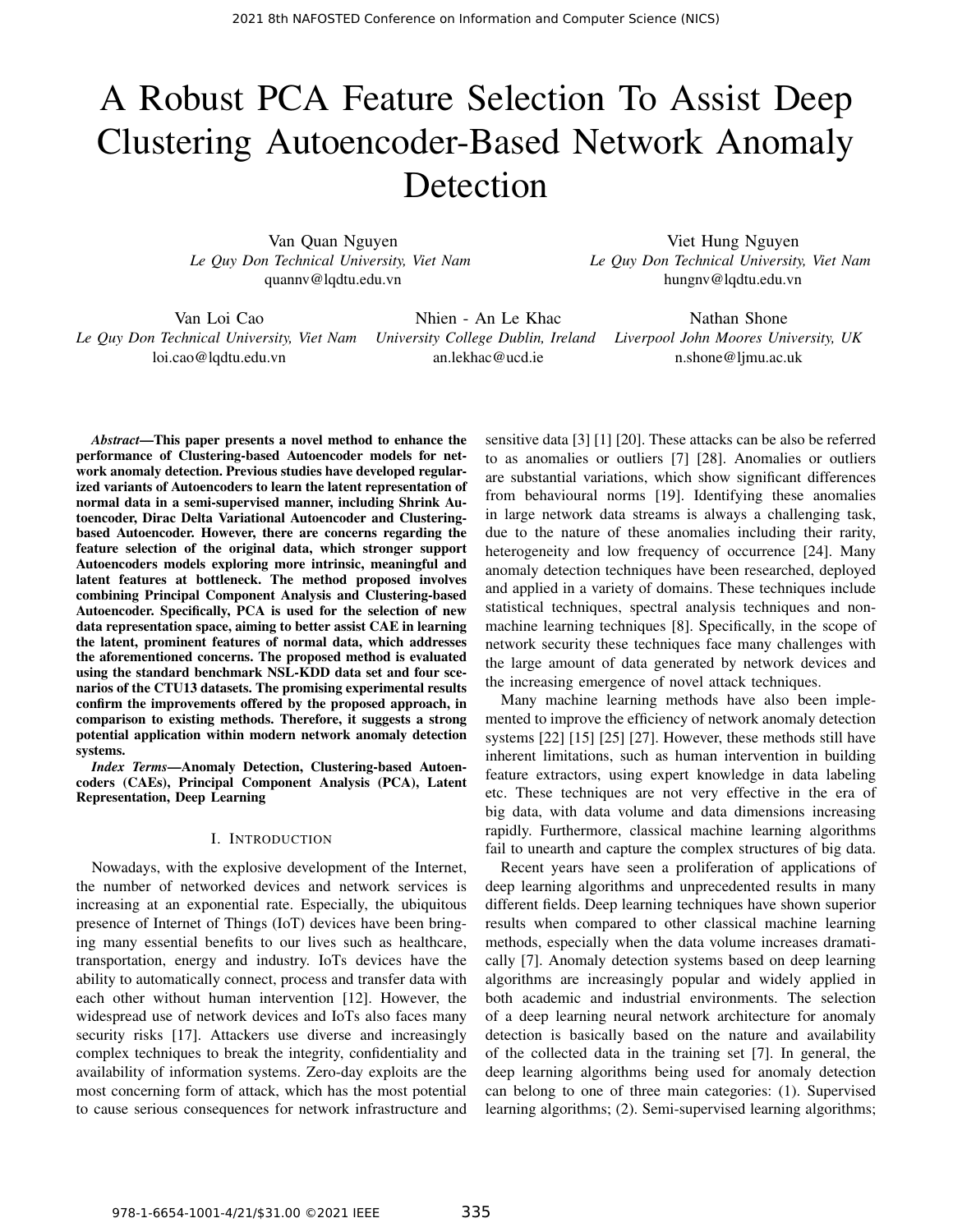(3). Unsupervised learning algorithms. The labels are used to train the deep learning model will indicate which samples are normal and which observations are outliers. Although there have been improvements in the performance of supervised learning models, these solutions still face many obstacles due to the difficulty of data labeling, notably anomalous data and training dataset imbalances. In fact, it is much easier to collect and label normal data than anomalous data, therefore semi-supervised learning algorithms are becoming increasingly relied upon. These algorithms depend on the assumption that normal data and outlier data are generated from different probability distributions. Subsequent learning models are trained in a semi-supervised manner with the aim of capturing the essential characteristics of normal data, so that it is easier to distinguish from outliers.

One of the widely deployed solutions is to use deep neural network autoencoders, which are trained using only normal data in a one-class training manner [23] [6] [5]. Deep learning neural network autoencoders (AE) have shown to be a very effective and efficient method in building anomaly detection models in many different domains such as network intrusion detection and IoTs Anomaly Detection [7] [28]. The latent features discovered and explored in the feature representation space of AE have improved the efficiency of the network anomaly detectors. Specifically in the semi-supervised learning scenarios, these latent representations are a reliable foundation for clearly distinguishing between normal and abnormal data. The common limitation of the above approaches is that the data used to train deep learning autoencoders has not been properly preprocessed, which greatly affects the model's ability to learn the latent representation space at bottleneck.

To overcome such limitations, we propose a novel technique that combines the use of Principal Component Analysis (PCA) for preprocessing data, and deep neural network Clusteringbased Autoencoders (CAE) to build semi-supervised anomaly detector. By utilizing PCA's power to define new coordinate axes, the data representation capabilities will improve significantly. This will enhance the CAE's ability to discover many hidden, yet meaningful architectures that are difficult to explore in the original space. We will implement a prototype of our technique and evaluate it using popular benchmark datasets including NSL-KDD, CTU13-08, CTU13-09, CTU13-10 and CTU13-13.

The rest of the paper is organized as follows: We will briefly present the background knowledge of the PCA algorithm and the deep neural network autoencoder in Section II. Section III reviews prominent and current studies related to the using of AE and clustering-based AE for cyber anomaly detection. Our proposed method is detailed in Section IV. Experiments, results and discussion are presented in Sections V and VI, respectively. Finally, we conclude our paper in Section VII and propose future research directions.

#### II. BACKGROUND

In this section, we provide the necessary background knowledge to understand concepts related to our proposed models.

# *A. Principal Component Analysis*

PCA is a technique renowned for dimensionality reduction, data compression and feature extraction in plenty of research domains [4] [16]. In general, PCA is defined as an orthogonal projection of data into a lower dimensional linear space, in which the variance of the projected data is maximized [14]. We will shortly introduce the mathematical formulation and the outline the overall procedure of PCA. Let  $X = \{x_1, x_2, ... x_N\}$  be a collection of observations, where  $x_i$ ,  $i = 1, 2...N$  is a sample in Euclidean space with dimensionality *D*, meaning that  $x_i \in R^D$ . Our goal is to project these data points into the new space with the least loss of information, notably this new space has a significantly lower intrinsic dimensionality  $M \leq D$ . In other words, we have to find a new space with dimensionality *M* that maximizes the variance of the projected data points. Without loss of generality, we firstly consider the situation in which we aim to project data points into one-dimensional space with  $M = 1$ . We use a  $D$ -dimensional vector  $e_1$  to define the direction of this new space. Notice that if vector  $e_1$  determines the direction of space, then vector  $k \times e_1$  also determines the direction of that space, where  $\forall k \neq 0$  and  $k \in R$ . We are only interested in the direction of the vectors, not the magnitude, so we will choose the unit vector so that  $\mathbf{e_1}^T \mathbf{e_1} = 1$ . The mean of the dataset is given in equation 1.

$$
\bar{\mathbf{x}} = \frac{1}{N} \sum_{i=1}^{N} \mathbf{x_i}
$$
 (1)

The covariance matrix C of the data samples is defined in equation 2.

$$
\mathbf{C} = \frac{1}{N} \sum_{i=1}^{N} (\mathbf{x}_i - \bar{\mathbf{x}}) (\mathbf{x}_i - \bar{\mathbf{x}})^T.
$$
 (2)

The coordinates of the data point  $x_i$  and the mean  $\bar{x}$  of samples in the new space are  $\mathbf{e_1}^T \mathbf{x_i}$  and  $\mathbf{e_1}^T \bar{\mathbf{x}}$ , respectively. The variance of the projected data points in the new space is calculated by equation 3.

$$
\bar{\sigma}^2 = \frac{1}{N} \sum_{i=1}^{N} (\mathbf{e}_1^T \mathbf{x}_i - \mathbf{e}_1^T \bar{\mathbf{x}})^2 = \mathbf{e}_1^T \mathbf{C} \mathbf{e}_1
$$
 (3)

Our goal is to maximize the variance of the dataset on the new space. This means we are going to maximize the value  $\bar{\sigma}^2$  with respect to e<sub>1</sub>. This is a constrained maximization problem, where the constraint is derived from the normalization of the basic vector  $\mathbf{e_1}^T \mathbf{e_1} = 1$ . We use the Lagrange multiplier method to establish the objective function as given in the equation 4.

$$
\zeta(\lambda_1, \mathbf{e_1}) = \mathbf{e_1}^T \mathbf{C} \mathbf{e_1} + \lambda_1 (1 - \mathbf{e_1}^T \mathbf{e_1}) \tag{4}
$$

By setting the partial derivative of objective function with respect to  $e_1$  equal to zero, we get the equation (5).

$$
Ce_1 = \lambda_1 e_1 \tag{5}
$$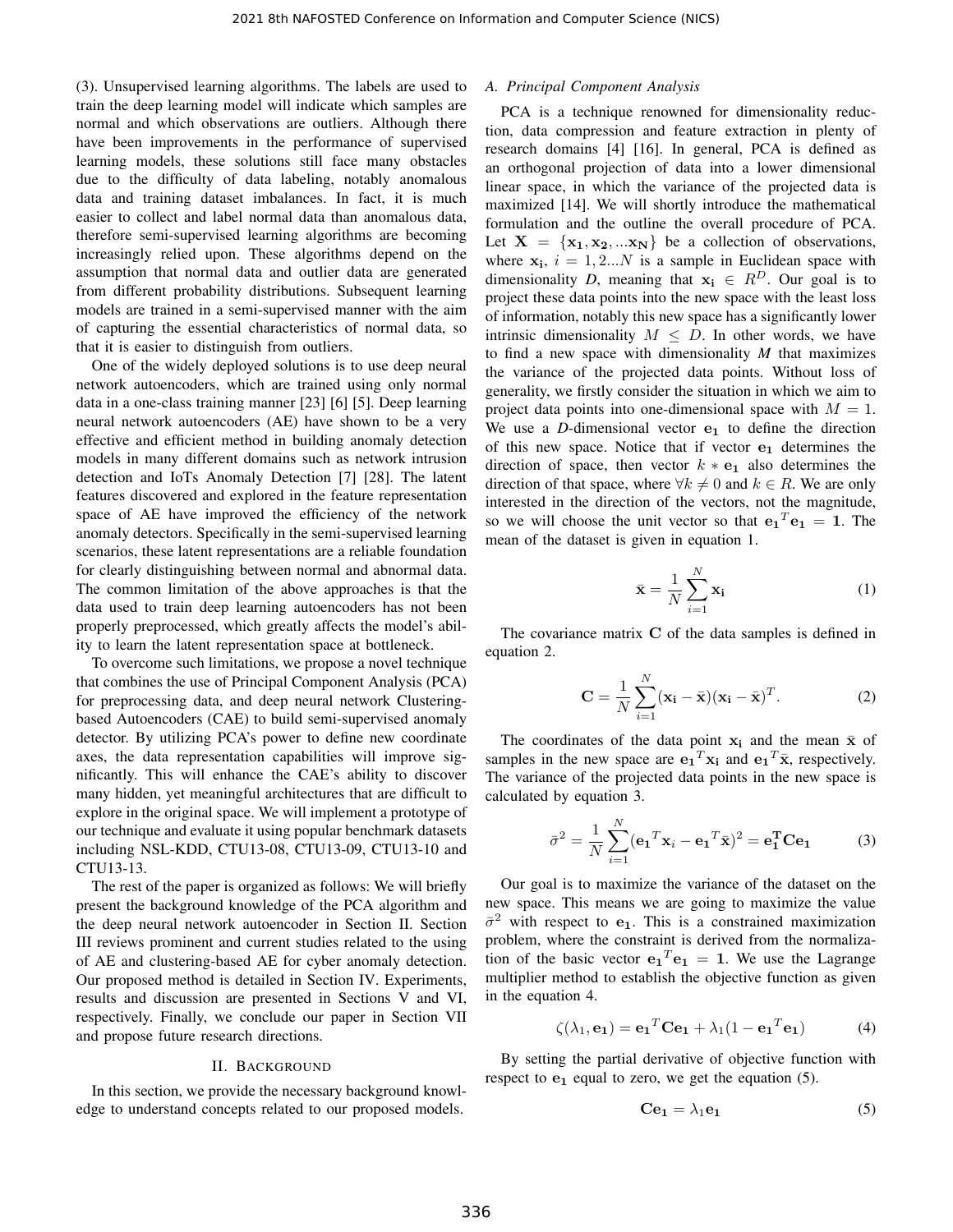This shows us that vector  $e_1$  must be an eigenvector of the covariance matrix C and  $\lambda_1$  is the eigenvalue corresponding to the eigenvector  $e_1$ . We left-multiply by  $e_1$  on the both sides of the equation 5 and combine with the constraint  $\mathbf{e_1}^T \mathbf{e_1} = \mathbf{1}$ to get equation 6.

$$
\mathbf{e_1}^T \mathbf{C} \mathbf{e_1} = \lambda_1 \tag{6}
$$

By combining equation 3 and equation 6 we realize that the variance of the projected data reaches its maximum value when we set the vector  $e_1$  to be the eigenvector with the largest corresponding eigenvalue  $\lambda_1$ . We call this eigenvector  $e_1$  the first principal component. Similarly, we find the next principal components by selecting new directions that maximize the value of projected variance amongst all possible directions, which are orthogonal to the selected principal components. Using the induction method, we give a solution for the general case of *M*-dimensional projection as follows: The best solution for a linear projection where the variance of the projected data reaches its maximum value is to determine the *M* eigenvectors  $(e_1, e_2...e_M)$  of the covariance matrix C of dataset corresponding to the *M* largest eigenvalues ( $\lambda_1, \lambda_2, \ldots, \lambda_M$ ). In general, we can summarize the PCA algorithm implementation procedure as shown in Algorithm 1 and illustrated in Fig.1.

|  |  | <b>Algorithm 1 Principal Component Analysis</b> |  |
|--|--|-------------------------------------------------|--|
|--|--|-------------------------------------------------|--|

- 1: Input: Given the dataset  $X = \{x_1, x_2, ... x_N\}$
- where  $x_i \in R^D$ ,  $i = 1, 2...N$ ; M and D are dimensions.
- 2: Calculate the mean of the dataset by equation (1)
- 3: Subtracting the mean from each data point:  $\hat{x_i} = x_i \bar{x}$
- 4: Compute Covariance Matrix C by equation (2)
- 5: Compute eigenvalues and eigenvectors of C  $(\lambda_1, \mathbf{e_1}), \dots (\lambda_D, \mathbf{e_D}).$
- 6: Pick up M eigenvectors  $(e_1, e_2...e_M)$  with M highest eigenvalues  $(\lambda_1, \lambda_2, ... \lambda_M)$ .
- 7: Project data to selected eigenvectors  $(e_1, e_2...e_M)$ .
- 8: Output: Projected points in lower dimensions.



Fig. 1. PCA Procedure

# *B. Autoencoder*

Deep AEs are a type of neural network, which are designed with purpose of encoding input data into latent and meaningful representations, then decoding them so that they are as similar to the input data as possible [2] [10] [13]. In this subsection, we will present the structure and the loss functions of AE [13] and CAE [23]. They are the important components of our proposed model.



Fig. 2. Example Autoencoder Structure

An AE is a neural network used to learn a lower representation of high dimensional data in an unsupervised manner. It consists of two parts: an encoder and a decoder, as shown in Figure 2. Internally, an AE has a hidden layer  $\hat{h}$ , which denotes a latent representation of the input. The task of the encoder is to learn the function  $f$ , which maps input  $x$  to that latent representation h. The job of the decoder is to learn the function  $g$ , which maps the latent variable  $\hat{h}$  to an output (called reconstruction)  $\hat{x}$ . An AE is trained for the purpose of copying its input to its output. However, usually they are designed so that copying is not perfect. They are often forced to approximately copy the input data, which in turn helps them learn many potentially meaningful properties of the data. Giving constraints  $h$  to have smaller dimension than  $x$  is an effective way to acquire useful features from an AE. Such AE are called under-complete. Learning an under-complete latent representation forces the AE to capture the most important and prominent features of data. The learning process is presented as a reconstruction error minimization, which is shown in equation 7.

$$
\mathcal{L}_{AE}(\mathbf{x}, \hat{\mathbf{x}}) = \mathcal{L}_{AE}(\mathbf{x}, \mathbf{g}(\mathbf{f}(\mathbf{x})))
$$
(7)

Where  $\mathcal{L}_{AE}$  is a loss function penalizing  $\hat{x}$  for being not similar to x. f and g are the encoder and decoder functions respectively. The most popular choice for loss function of an AE is the Mean-Squared Error (MSE) over all data observations, as shown in equation 8.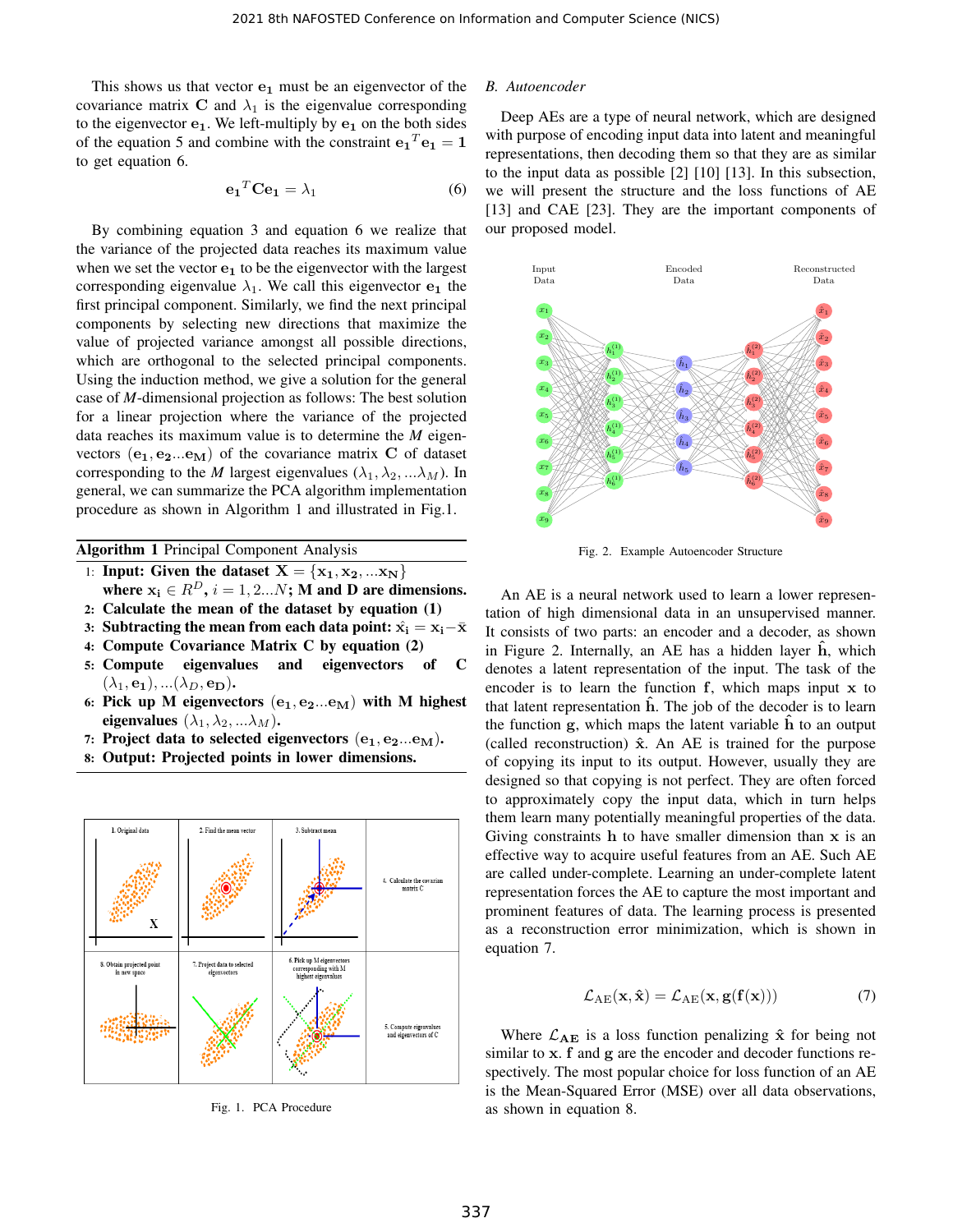$$
\mathcal{L}_{AE}(\mathbf{X}, \hat{\mathbf{X}}) = \frac{1}{N} \sum_{i=0}^{N} (\mathbf{x}_i - \hat{\mathbf{x}}_i)^2
$$
 (8)

where  $x_i$  is a sample in the training dataset  $X =$  ${x_1, x_2, ... x_N}$ , and *N* is the number of data samples in the dataset.

## III. EXISTING WORK

Deep learning is achieving very promising results in solving anomaly detection problems within a variety of research areas and applied domains. State-of-the-art deep learning techniques are capable of learning hierarchical discriminative features from data. This powerful capacity has gradually reduced human intervention in manual processing of features, especially in the discovery of latent features, thus improving the quality of the trained models. Various deep learning neural network architectures have been proposed for use within network anomaly detection including Convolutional Neural Network (CNN), Recurrent Neural Network (RNN), Long Short Term Memory (LSTM), deep hybrid models and its variants [7]. However, AEs models are showing prominent efficiency in comparison with other architectures in many circumstances. Therefore, they are the core of most deep learning-based unsupervised models applied to the network anomaly detection problem [7] [6] [23] [11] [9] [21]. In this section, we will discuss the most current and prominent autoencoder-based methods.

Cao et al. [6] have proposed two autoencoder-based models called, Shrink AE (SAE) and Dirac Delta VAE (DVAE) to learn the latent representation space at the bottleneck of AE. These models were trained using only normal data in a oneclass training manner to overcome the limitations of traditional AE and variational AE when dealing with high-dimensional and sparse network data. Specifically, they introduced regularizers to the objective function during training, to force the normal samples into a very tight region around the origin in the non-saturating area of the bottleneck unit activations. Whereas the anomalous data points that are fundamentally different from the normal observations, will be pushed away from the normal region. Experimental results have shown that their method using latent representation can support anomaly detection algorithms to work effectively with sparse and highdimensional data, even with relatively few training samples.

The authors in [21] proposed a network intrusion detection system based on stacked AEs and deep neural networks (DNN). In this work, stacked AEs tends to learn the properties of the input network data in a unsupervised way, in order to reduce the feature width. After that, the DNN is trained in a supervised manner to extract the meaningful features for the classifier. They have evaluated their proposed model using standard datasets including KDD Cup 99 and NSL-KDD. The authors claimed that the achieved accuracies on these datasets were 94.2 and 99.7%, respectively for multiclass classification.

Yang et al. [9] proposed the Self-Organizing Map assisted Deep Autoencoding Gaussian Mixture Model (SOM- DAGMM) to better preserve the architecture of the input data topology for more accurate network intrusion detection. They claimed that the Deep Autoencoding Gaussian Mixture Model (DAGMM) faces a dilemma of choosing between the low-dimensional space for Gaussian mixture model, and the input structure preservation. Therefore, they proposed a twostage approach, in which a pre-trained SOM is plugged into the DAGMM. Experimental results show that this model has improved performance compared to the original DAGMM.

Researchers in [11] introduced a combination model of sparse autoencoder with kernel for network attack detection. Specifically, in this paper they used an iterative method of adaptive genetic algorithm to optimize the objective function of a sparse autoencoder with combined kernel. They argued that this solution will overcome the shortcomings of the previous models when faced with large-dimensional data. The model was trained and evaluated using a dataset based on IoT botnet attacks.

Nguyen et al . [23] introduced a hybrid solution combining clustering methods and AEs for detecting network anomalies in a semi-supervised manner. These combined models were trained using only normal samples. This work is based on the assumption that normal network data might come from different network services or types of devices. Therefore, although they share some common characteristics, they also have their own separated features. Their proposed hybrid model tends to discover clusters in the latent representation of AE. This cotraining strategy supports the revealing of true clusters inside normal data and improves the performance of the network anomaly detection model in [6]. The limitation of this method is that there has not been a way to force AE to learn latent features that have good clustering characteristics aiming to stronger support performance of the clustering algorithms at the bottleneck. Therefore, our work aims to develop novel solution to help Autoencoders discover more powerful latent properties, which assists clustering algorithm more quickly, accurately, easily separate data clusters. Furthermore, our solution aims to narrow the normal data region, making the identification of outliers with more stability and high accuracy. Hence, we believe that the proposed model in this paper will make a contribution to overcome the current limitations of one-class training strategy.

#### IV. PROPOSED METHODOLOGY

## *A. Clustering-based Autoencoder*

Clustering-based Autoencoder (CAE) is a hybrid combination between clustering methods and AE [23], in which the clustering algorithms are applied at the bottleneck of AE. Such combined neural networks are trained to achieve two goals. Particularly, while AEs are expected to learn the potential latent properties of the data, the clustering algorithm will split the data points into appropriate clusters. Both of these goals are optimized in parallel in the co-training manner. Therefore, the jointly objective function consists of two components, including reconstruction loss and clustering loss as shown in equation 9.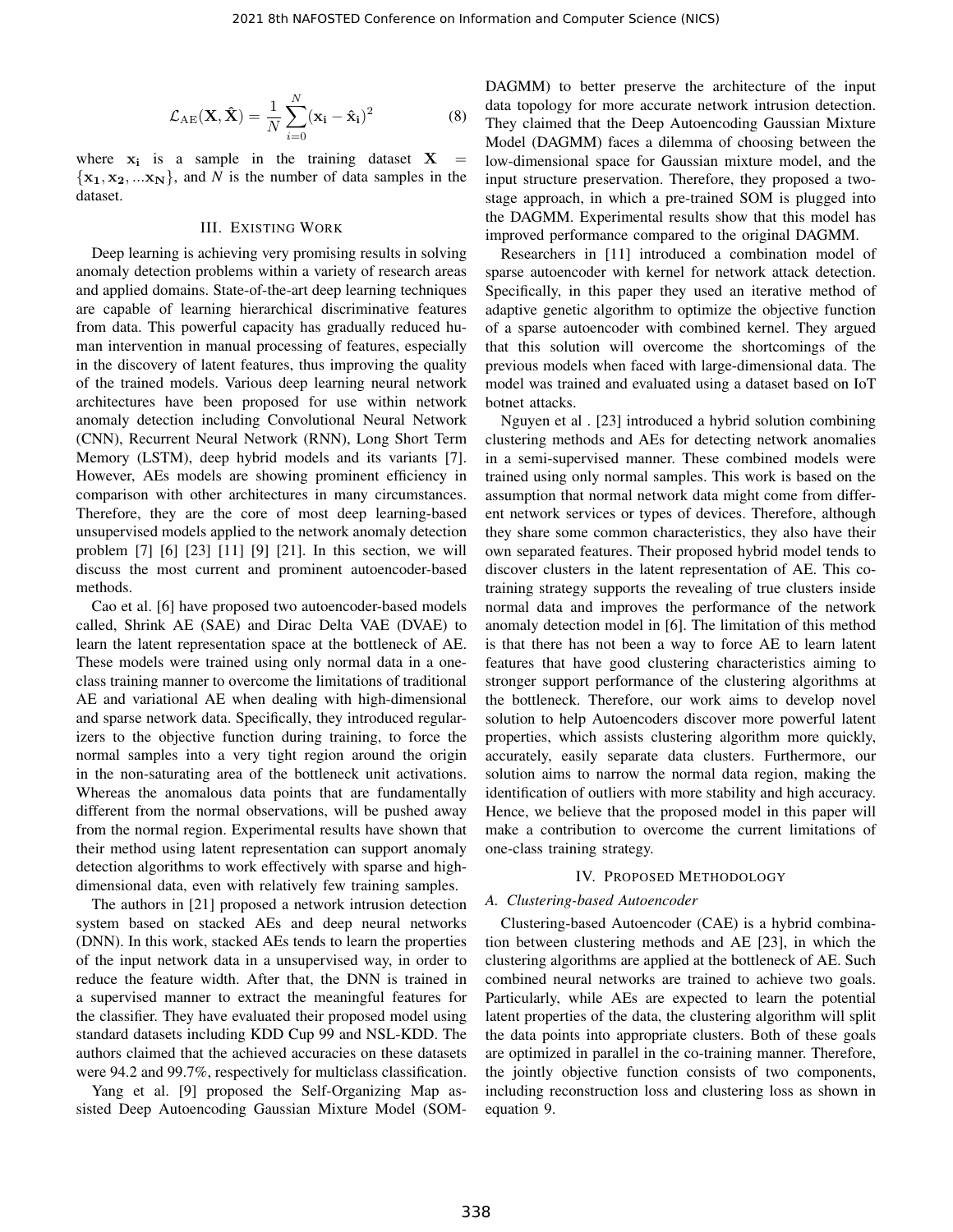$$
\mathcal{L}_{\text{CAE}}(\mathbf{X}, \hat{\mathbf{X}}) = \alpha_1 \mathcal{L}_{\text{AE}}(\mathbf{X}, \mathbf{g}(\mathbf{f}(\mathbf{X}))) + \alpha_2 \Omega(\mathbf{H}) \quad (9)
$$



Fig. 3. Clustering-based Autoencoder

Where  $\mathcal{L}_{AE}$ ,  $\Omega(H)$  are reconstruction loss and clustering loss, respectively and  $\alpha_1$ ,  $\alpha_2$  are coefficients used to tradeoff between these components. The general structure of a clustering-based autoencoder is shown in Fig. 3.

## *B. Proposed Approach*

In this section, we describe our proposed approach, which facilitates CAE in [23] [6] for anomaly identification in a semisupervised manner. In one-class learning, the model will be trained using only normal data, because outliers are rare and sometimes it is very costly to collect and label them. This method is based on the assumption that normal data points have common characteristics and are different from anomalous data. In the latent representation, the normal observations will be pushed closer to the origin and into a very tight normal region, as in SAE [6]. Conversely, abnormal data will be forced out further from the origin and normal area. Hence, the model's ability to detect anomalies is more accurate when the normal region is as tight as possible. The main limitation in [23] [6] is that AE has not yet captured the most intrinsic latent features of normal data, which enables clustering techniques to separate normal samples into appropriate clusters. The proposed method aims to overcome such shortcomings. In particular, we attempt to implement a preprocessing step for selecting good features of data beforehand, fitting it to the CAE training process.



Fig. 4. General Flow of Proposed Approach

Our method consists of two stages: (1). We will use the PCA algorithm for normal data preprocessing. In other words, we will project the original data down to the new space, whose bases are orthogonal. In this way, we will find new representations of the data without much loss of information through simple linear transformations. More specifically, PCA is used for better selection of representation space rather than for dimension reduction purposes. (2). The attributed resulting from the first stage will be used to train the clusteringbased autoencoder model (CAE) in a co-training manner. The complete flow of our proposed approach is illustrated in Fig. 4. We hypothesize that given the good features, the AE will better show its ability to discover other latent representations that both characterize the normal data, and separate such observations into appropriate clusters. Then the normal samples will tend to be distributed more suitably according to its underlying clusters, thus arranging the normal region much more tightly. Thanks to this, when an outlier appears, the trained model's detection ability will be significantly improved.

## V. EXPERIMENTS

In this section, we introduce the anomaly detection datasets chosen for evaluating our proposed approach, parameter settings and experiments.

## *A. Datasets*

The experiments will be conducted on 5 datasets, as summarised in Table I.

TABLE I DATASETS FOR EVALUATING THE PROPOSED MODELS

| No                  | <b>Dataset</b>                                       | Dimension       | Training<br>set        | Normal<br><b>Test</b> | Anomaly<br><b>Test</b> |
|---------------------|------------------------------------------------------|-----------------|------------------------|-----------------------|------------------------|
| $\overline{c}$<br>3 | <b>NSL-KDD</b><br>Rbot (CTU13-10)<br>Murlo (CTU13-8) | 122<br>38<br>40 | 67343<br>6338<br>29128 | 9711<br>9509<br>43694 | 12833<br>63812<br>3677 |
| $\overline{4}$<br>5 | Neris (CTU13-9)<br>Virut $(CTU13-13)$                | 41<br>40        | 11986<br>12775         | 17981<br>19164        | 110993<br>24002        |

1) NSL-KDD: The NSL-KDD dataset is a newer filtered version of KDD99 dataset, which was introduced by Tavallaee et al. to overcome the inherent issues of KDD99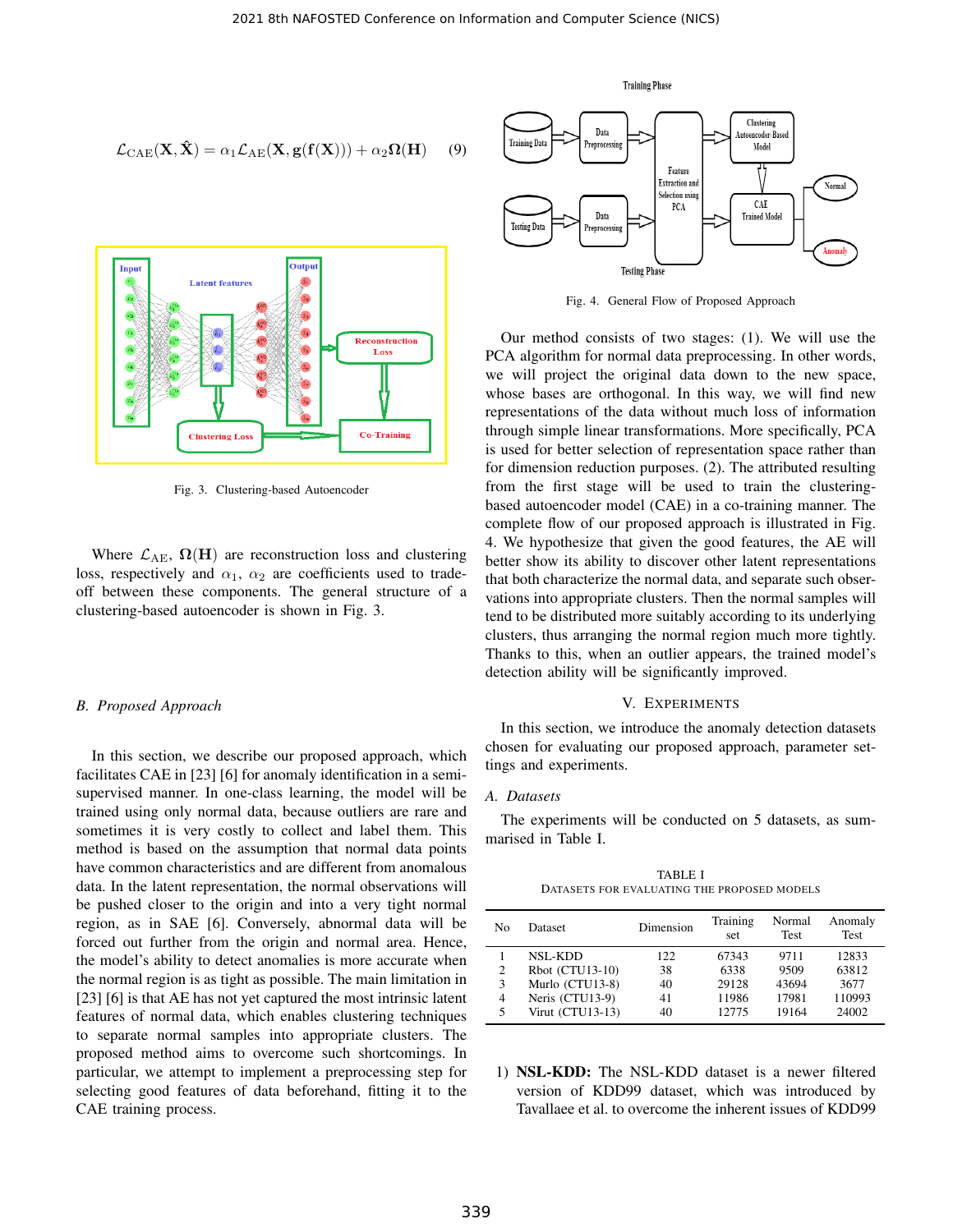

TABLE II AUCS OF SAE-OCCS, DVAE-OCCS,CAE AND PCA + CAE MODELS.

**Datasets** 

CEN | 0.963 | 0.991 | 0.950 | 0.999 | 0.969 MDIS | 0.964 | 0.990 | 0.950 | 0.999 | 0.968

CEN | 0.960 | 0.982 | 0.956 | 0.999 | 0.963 MDIS | 0.961 | 0.984 | 0.957 | 0.999 | 0.964

NSL-KDD | CTU13-08 | CTU13-09 | CTU13-10 | CTU13-13

Fig. 5. The ROC curves of our proposed model on five datasets

[26]. Although this new dataset still has a number of issues that have been discussed in [18], current studies still use this dataset. Therefore, we believe that it is still a effective enough dataset for the research community to conduct experiments and evaluate their methods. In general, NSL-KDD has the same architecture as KDD99, specifically it has 22 attack patterns and normal traffic. Each data record contains 41 features; among these features are three categorical features including protocol type, service, and flag. They are preprocessed using onehot-encoding which increases the number of features to 122.

Represen- -tation

> SAE  $\lambda = 10$

DVAE  $0.05, \alpha = 10^{-8}$ 

One-class **Classifiers** 

2) CTU13: The CTU13 is a botnet dataset, which was captured in 2011 at CTU University, Czech Republic. This dataset is a huge collection of real botnet traffic, normal and background traffic. In this work, four scenarios (CTU13- 8, CTU13-9, CTU13-10 and CTU13-13) are chosen. A detailed description of each scenario is provided in Table I. There are three categorical features including dTos, sTos and protocol, which are encoded by using the one-hot encoding technique.

Each of these datasets were split into 40% for training (normal observations) and 60% for evaluation purposes (both normal and anomaly samples).

## *B. Experiments Settings*

In this work, we conducted experiments consisting of two stages. In the first stage, we implement PCA for feature selection. In the second stage, we implement the proposed CAE model, the exact configuration of which is as follows. The number of hidden layers is 5, and the size of latent layer is defined by using the equation  $h = [1 + \sqrt{n}]$ , where *n* is the number of input features as introduced in [5]. We used the Xavier initialization method to initialize the weights of CAE to facilitate the convergence process. The chosen activation function is Tanh, the batch size is set as 100, the optimization algorithm is Adadelta and the learning rate is set to 0.1. The early stopping method is also applied, with an evaluation step at every 5 epochs.

We will conduct two experiments for evaluating our proposed approach. Firstly, the performance of our proposed model is compared with SAE, DVAE in [6] and CAE in [23]. Therefore, we reproduce the same experiments as in [6] [23], and report the performance of SAE, DVAE, CAE as shown in Table II. Secondly, we train and evaluate the proposed model under the same conditions as in [6] [23] and also visualize the Area Under the ROC curves when evaluating PCA+CAE models on the five datasets as shown in Fig 5.

## VI. RESULTS AND DISCUSSION

In this section, we present the promising results obtained from our experiments. The performance of the trained models was evaluated using the AUC, which is summarized in detail in the Table (II). The ROC curves generated by our proposed model on the datasets are also visualized in Fig 5. It can be seen very clearly in Table II that, in terms of classification accuracy, the proposed PCA+CAE model in this paper has outperformed the results of previous SAE, DVAE and CAE models on all five datasets. Specifically, with the data set NSL-KDD, when using SAE, DVAE models with two classifiers CEN and MDIS, the accuracy obtained is 0.963; 0.964; 0.960; 0.961, respectively. While using the original version of CAE, the accuracy is 0.963, the proposed PCA+CAE model give a better outcome of 0.966. With the dataset CTU13- 10, most of the methods give very high accuracy results of